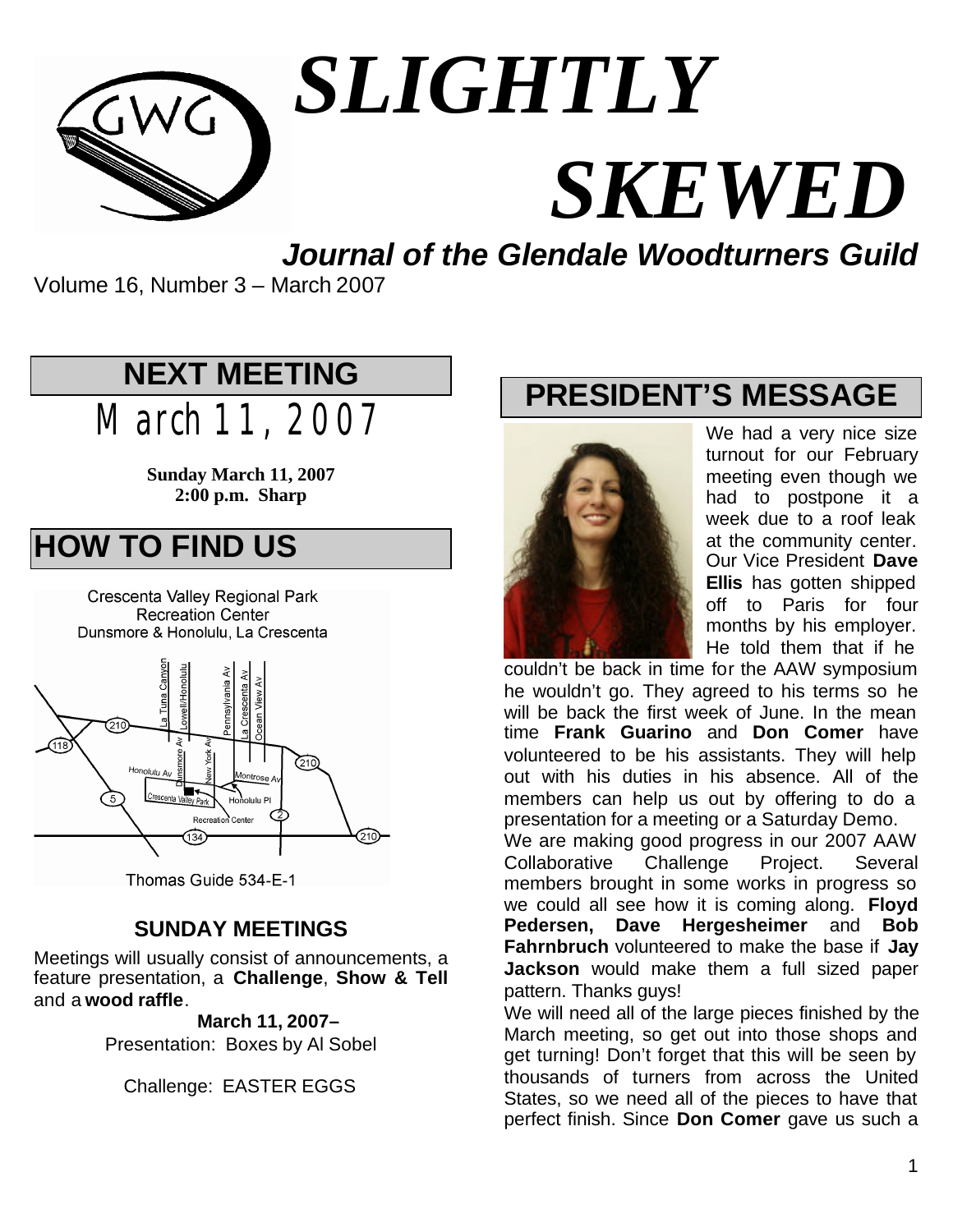great and timely presentation on getting a gallery quality finish we should have no problems.

Next month **Al Sobel** is giving us a presentation on turning boxes. **Floyd Pedersen** and **Ken Pazera** brought the wood for our raffle this month. Thank you fellows!

And a big thanks to everyone who brought in goodies for our break. We had loads of home baked treats. For the first time ever we had left over toffee bars! Not to worry, I sent them home with **Bob Devoe** to fatten him up! It was great to see a whole table full of bottle stoppers for the challenge. Next months challenge is Easter Eggs. They make nice gifts for the holiday and are a lot less calories than the chocolate ones.

We also had a lot of beautiful pieces brought in for the show and tell. Keep bringing in your pieces; we love to see them all.

Don't forget we have *Binh Pho* coming on Saturday March  $10<sup>th</sup>$  for an all day demo. He will be turning and showing us surface decoration. This is one demo you do not want to miss. If you haven't signed up, call me and I will put your name on the list. Happy turning. *Queen Carey*

#### **CHALLENGE**

The challenge this month was to make a Bottle Stopper. **Ed Hotchkis** and **Jim Givens** were the Judges for the challenge and after long deliberations the winners were:.

**Novice: Frank Kopecky Intermediate: Jay Jackson Advanced: Ray Ford**

Our winning entries were:

Here are **Frank Kopecky's** bottle stoppers made from Zebrawood, Dymondwood, and a four wood and two wood glue-up.



Here are **Jay Jackson's** made of Black Palm and Jarrah.



**Ray Ford's** bottle stoppers are made from Hollywood Juniper. I am not sure you can see the carving detail on these. The stopper is inside the turning, these will fit over the bottle top. Nice design Ray.



**Carey Caires** also made four stoppers. The woods are Pink Ivory, Bloodwood and Box Elder.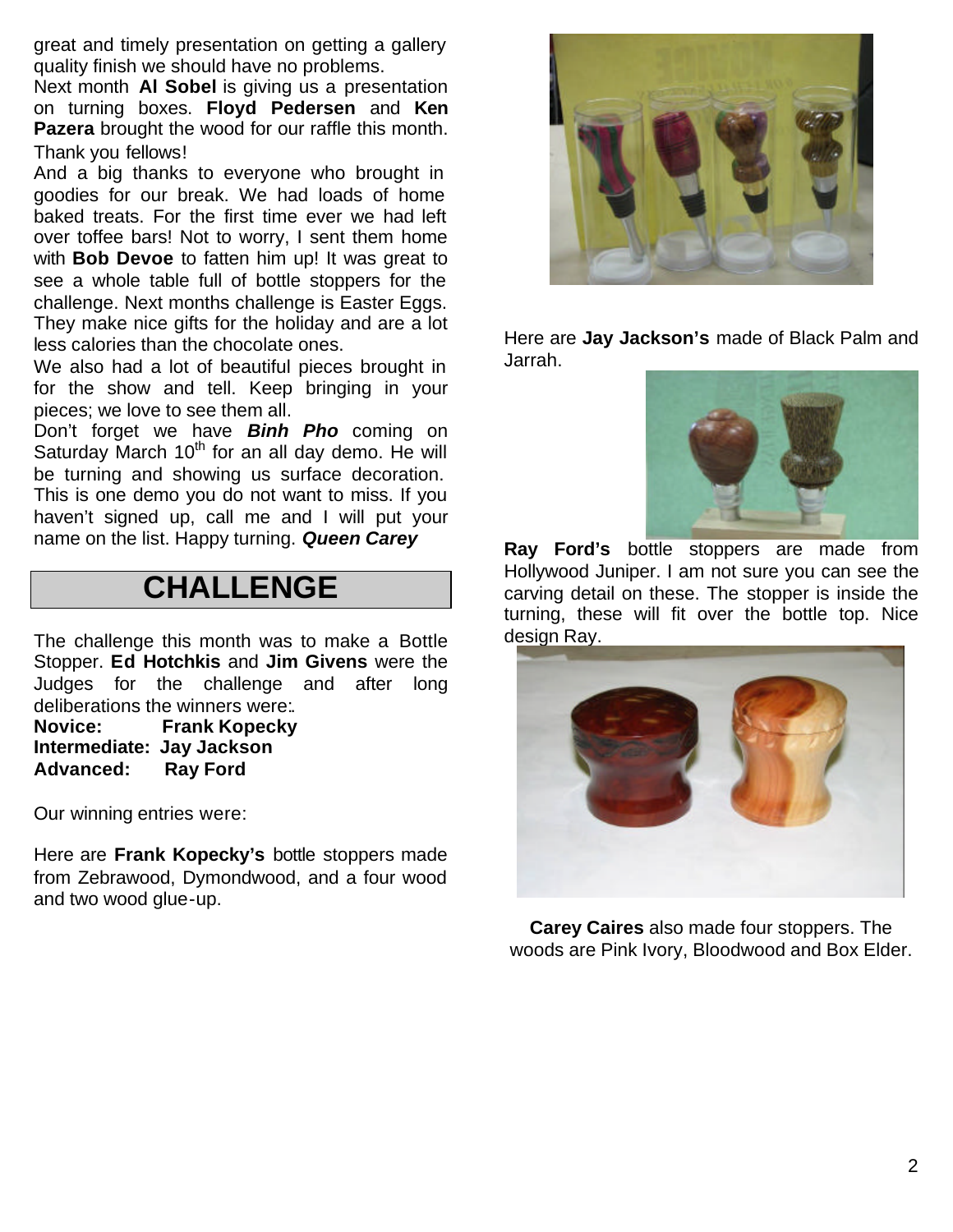



**Pete Carta** had one made out of Crepe Myrtle.

**Dan Hogan** did a sort of pin-wheel design for his

bottle stopper.



**PJ Hays** made hers from Bloodwood too.

**Frank Guarino** made two stoppers. One from Redheart and the other from Dymondwood.





**Jerry Davis** made four Bird House **Bottle** stoppers. His are made from Olive, Maple Burl, Kabash and Walnut.

And he also made post top display holders for



them as well as having one displayed on a bottle.



**Carl** 

Christensen also did four bottle stoppers. The woods used are



#### **SHOW AND TELL**

Ray Ford brought in some more incredible art work to show us. He drops in every few months or so with some spectacular art pieces. This time he brought in six new pieces. All of them have a Deft finish, in some cases up to 9 coats.

This is a bowl with pierced and drooped wings. It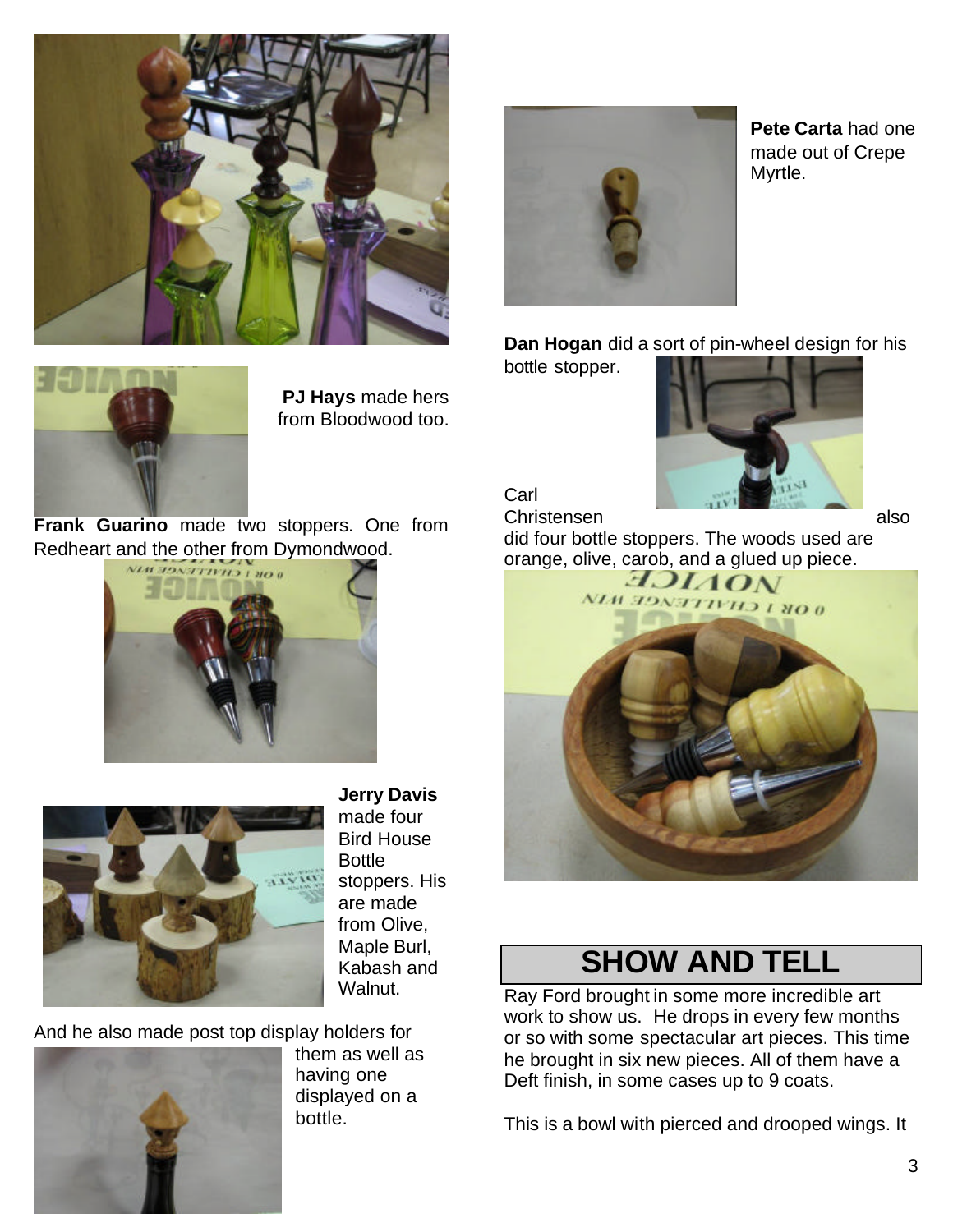#### was turned from walnut.





The next is called "Deep Autumn" and is also turned from walnut It has burned black oak leaves along with a sculptured rim.

Here is a bud vase made from ash and painted black with cut-in leaf design.



Here is another bud vase painted cranberry with a cut-in flower design.



Here is a hollow vessel with a burned & painted



peacock butterfly. (The photo is tilted, not the turning. Editor) For more of Ray's work you can go to his web site at Hrayford.com.

And a bowl with 96 cut throughs, leaving 32 X supports. The

wood is mahogany and it has 9 coats of Deft finish.



**Bill Haskell** brought in three new pieces. This first one is turned from Koa with a classic pierced



ribbon design that flows around the vessel. Wow!

The second one is a Koa hollow vessel with a Goncalo Alves ring at the top and fluted indexed design on the top and bottom.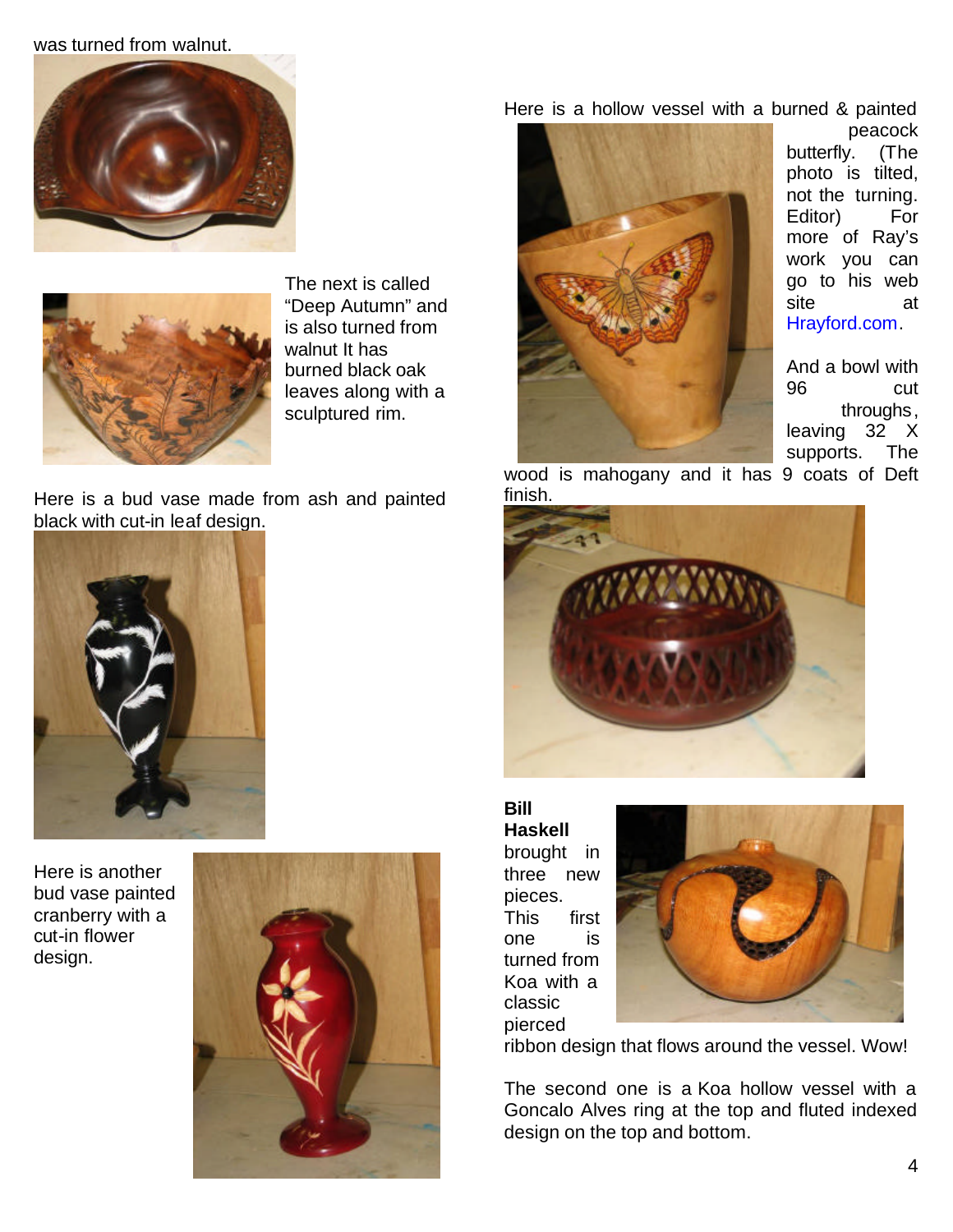

Bill's third contribution is a round hollow vessel turned from original old growth Birch rescued from Lake Superior. This is also pierced with a wonderful flowing ribbon design. It has been entered into the AAW "Turning Green" Exhibition for the Portland Symposium.



**Bob Coleberd** strayed away from kaleidoscopes and brought in two vases. Both are turned from glued up soft maple, padouk and a black veneer.



**Herb Harder** turned three keepsake boxes from bleached Wenge and finished with polyurethane.



He also brought in a beautiful cedar lined box that he made for his wife. The exterior is also bleached Wenge with maple trim.



### **PRESENTATION**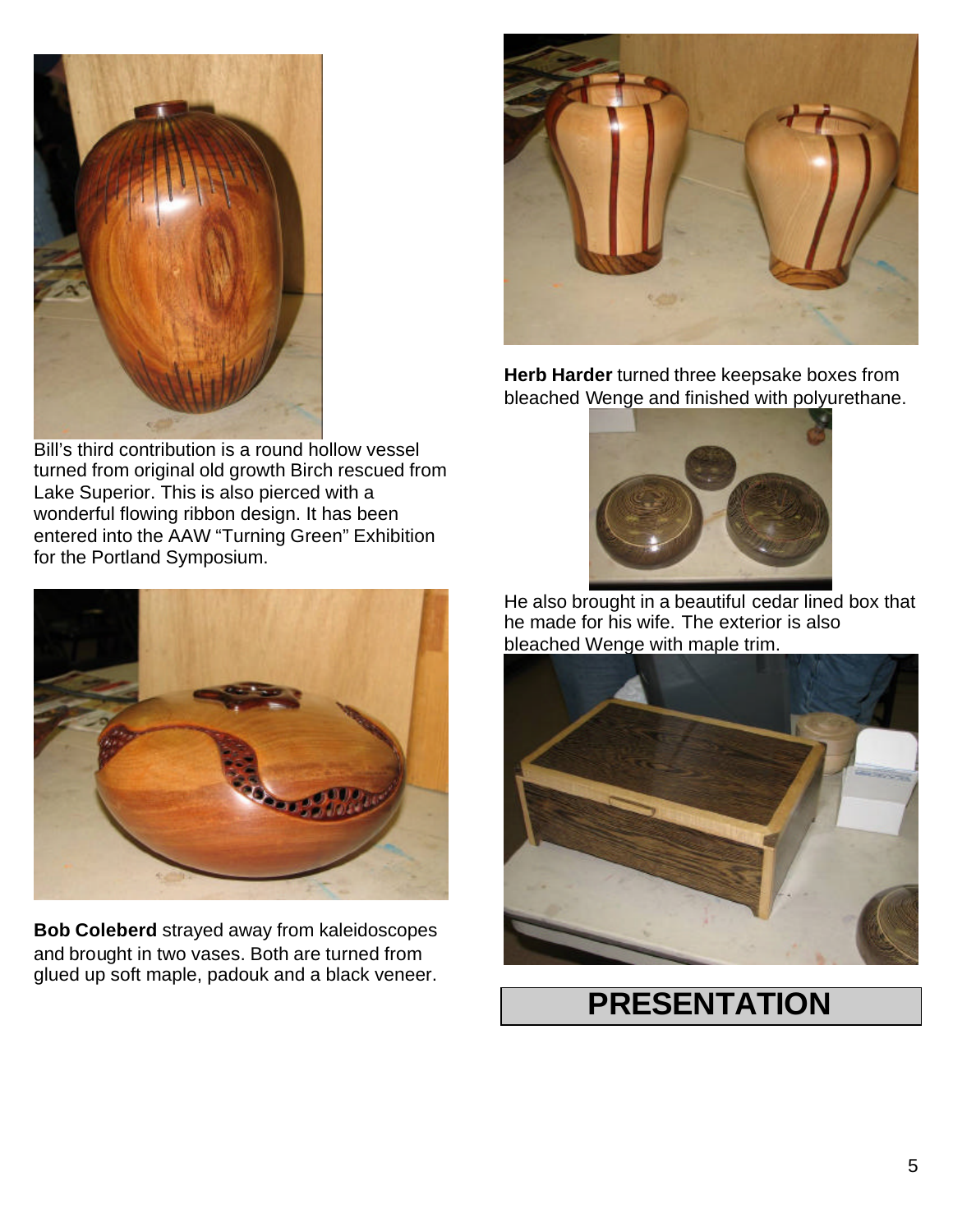

**Don Comer**, past president, gave us an informative presentation on achieving a "Gallery Quality" finish for our turnings. Don gave out a very comprehensive hand-out consisting of two pages of "instructions". I am sure this will be posted to the GWG web site soon.

Start with sharp tools and resharpen as you go to prevent tear-out and tool marks on the turning. Use light cuts for your final cuts and use the right tool for the cut, such as a bowl gouge, a honed scraper or a skew. Cabinet scrapers, curved or straight can also be used after the lathe is turned off. Now it is time to sand, sand, and sand.

Your starting grit depends on the quality of your turned surface according to Don. You may need to star with as low as 60 or 80 grit or be lucky to start at 180 or 220 grit. Don says it is a mistake to start too high, it will waste time and may heat up hardened wood. Proceed up thru the grit sizes, eliminating the scratches from the previous grit. If you are not sure the scratches are all gone then stop the lathe and hand sand at an angle to your previous sanding. Make sure you wipe your turning thoroughly between grit changes. A final sanding with the grain is best. How do you know you are done? Inspect your turning under a bright, low angle light. Of course your sanding job was perfect so it is now on to the finish.

Wow! Now the real fun begins, if you thought choosing a grit size for the beginning sanding was hard this one may stop you in your tracks altogether. Because of modern science and internet capability there are literally hundreds of finishes to choose from with more becoming available everyday it seems. Just go to a wood working show and you will see the "latest and greatest" or go into the finish section of your favorite wood working store, it can be overwhelming. But Don's favorite finish comes in a good old fashioned spray can. (He likes the low tech approach and the little or no clean up of apparatus afterward.) Take that can of spray

lacquer and follow the can directions for shaking etc. and get to spraying. If you end up with a high or low gloss will depend on your final buffing. Let the coat dry and then sand between each coat and wipe the debris away and spray again. Repeat. How many times, that is up to you and your preference. Some think six to eight coats are fine but someone else may do twice as many. That is ok, that is why an ice cream parlor has 31 flavors, so everybody can get the kind they like. When you are finished spraying and sanding if you want a high gloss finish then you must move on to the buffing section of your shop!

Don buffs with white diamond on a soft wheel at about 1725 RPM. A slower speed takes too much time and faster may melt and smear the lacquer and after all of your hard work that would not be a good idea. Now you and your friend will say; "Wow! Look at this turning. And it even feels good too."

Thank you again Don, it was a wonderful and informative presentation.



#### **Demonstrations**

*Binh Pho*

Saturday, March 10th, 2007 9 AM to 4 PM Cost is \$30.00 for pre-registered \$35.00 at the door For additional information or to register please contact: Carey Caires 818 760-2210 or Don Comer 562-928-4560

#### **2007 CALENDAR**

**Meetings:**

**April 1, '07 –Lathe Maintenance by Bob Devoe Challenge- Bird House May 6, '07 –Challenge- Weed Pot**